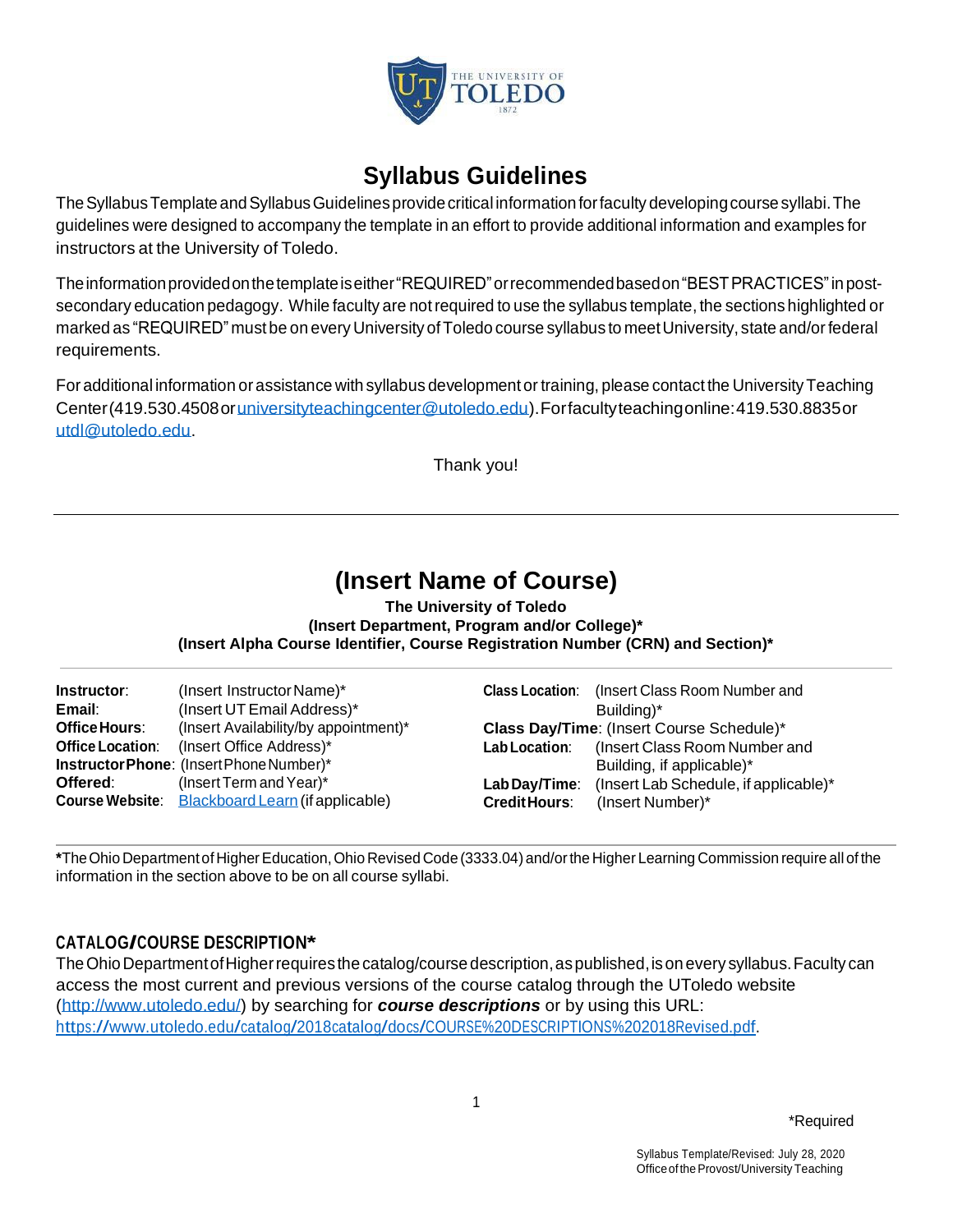

## **COURSE OVERVIEW**

The course overview is not a required section of a university syllabus. However, many faculty use it to provide a short description that will help learners understand the purpose of the course. An example is provided below.

#### **Course Overview Example:**

WelcometoHumanGeography.Ihopeyouenjoythiscourseandfindthetopicswecovertobeapplicabletoyour lives.

This course has 3 basic goals:

- 1) to introduce you to the range of subject matter that forms the sub-field of human geography;
- 2) to introduce you to the manner in which human geographers study the subject matter; and
- 3) to understand the position and contributions of human geography within the sweep of academic disciplines, but particularly in the social sciences

Awiderangeofsubjectsthatmay,atfirst,seemunrelatedcharacterizehumanGeography.Wewillexploresuch subjectsaspopulation,migration,religion,agriculture,industryandurbanization.Youwillfindthatitisoftennotthe subjects we study that bind human geography together, but in fact, the manner in which we study them.

# **STUDENT LEARNING OUTCOMES\***

The Higher Learning Commission and several other program accreditations require Student Learning Outcomes to be on allsyllabi.Studentlearningoutcomesdescribeexactlywhatstudentswillachieve(willbeabletodo)uponsuccessful completionofthecourseandserveasthe"measures"instructorswillusetoevaluatestudentmasteryofcontentand attainmentof knowledge in the course.StudentLearningOutcomes (SLOs) should begin with action verbs (appropriate and varying levels of Bloom's Taxonomy) and be written in explicit, observable and measurable terms. Please note, the word outcome and objective are often used interchangeably. Examples of well-written SLOs are provided below. For assistance writing SLO's please contact the University Teaching Center [\(universityteachingcenter@utoledo.edu\)](mailto:universityteachingcenter@utoledo.edu).

## **SLO Example:**

Upon completion of this course, the student will be able to:

- 1) Distinguish between science and pseudo-science when…
- 2) Identify ethical and non-ethical choices used in…
- 3) Apply ethical reasoning when constructing arguments for…
- 4) Formulate strategies to locate and evaluate secondary resources for…
- 5) Construct arguments using ethical principles to…

GeneralEducationCourses:If your course is partofourinstitutionalCore Curriculum (GeneralEducation) you need toincludeastatementnotingthatthecoursefulfillstheuniversityrequirementforgeneraleducationandidentify the specific general education discipline area it fulfills.An example of this is provided below.

**Core Curriculum (General Education) Course Requirement Example**: This course is part of our institutional GeneralEducationProgramand supports the generaleducation outcomesCommunication and Information Literacy.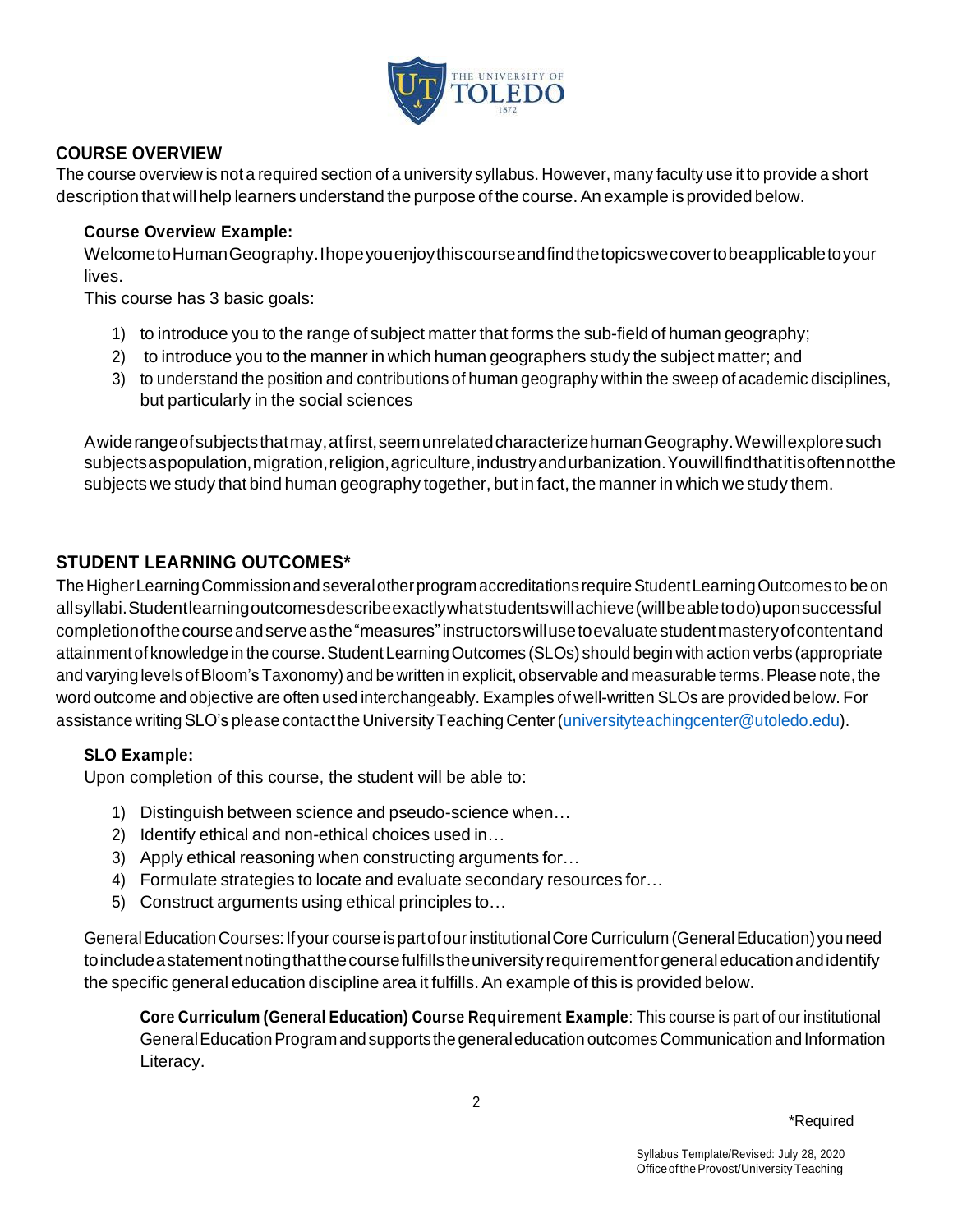

# *STUDENT LEARNING OUTCOMES AND STATE INITATIVES*

1. *Ohio Transfer Module Courses (OTM):* If your course is designated as an OTM course you mustinclude or parallelthecoreSLOs requiredby the state.YoucanhaveadditionalSLOsbutmusthavethespecificOTM SLOs. Please use the following Ohio Board of Regents (OBOR) link for additional information regarding the required OTM learning outcomes:

[https://www.ohiohighered.org/transfer/transfermodule/learningoutcomes.](https://www.ohiohighered.org/transfer/transfermodule/learningoutcomes)

- 2. *Transfer Assurance Guidelines (TAGs):* Ifyour course ispartofa majorfield ofstudyand identified asone that follows the TAG requirements you must include SLOs that are consistent with the individual course descriptions provided for each transferable course in an area of study. PleaseseethefollowingOBORlinkforTAGGuidelinesandcoursedescriptions: [https://www.ohiohighered.org/transfer/tag/coursedescriptions.](https://www.ohiohighered.org/transfer/tag/coursedescriptions)
- 3. *Career and Technical Assurance Guidelines (CTAG):* If your course is identified as one eligible for transfer as part oftheCTAGsyoumustincludethelearningoutcomesthathavebeenidentifiedforcoursesinyour specific discipline. Please use the following OBOR link for additional information regarding CTAG required learning outcomes:

[https://www.ohiohighered.org/transfer/ct2/ctags.](https://www.ohiohighered.org/transfer/ct2/ctags)

For assistance writing SLO's, please contact the University Teaching Center [\(universityteachingcenter@utoledo.edu\)](mailto:universityteachingcenter@utoledo.edu).

#### **TEACHING METHODOLOGY**

Thisisnotarequiredelementofthesyllabus,butmanyfacultychoosetoincludeinformationonwhatmakesthecourse unique,whatitaimstodo,howthecourseisorganized,whatteachingstrategieswillbeused,andhowgradeswillbe achieved. A sample statement is provided below.

**Teaching Methodology Example:** This course is intended to inspire student mastery of the content through activeengagementandparticipation.Avarietyoflearningstrategieswillbeusedincludingclickers,inclass discussions, group activities and presentations. Please be prepared when you come to class by completing any and all assigned readings and/or viewing posted videos. Coming to class prepared to participate will be critical to your success in the course as in the classactivities area significant partof your grade in the course*.*

## **PREREQUISITES AND COREQUISITES\***

Use the university course descriptions, associated with the course catalog, which can be found at [https://www.utoledo.edu/catalog/2018catalog/docs/COURSE%20DESCRIPTIONS%202018Revised.pdf,](https://www.utoledo.edu/catalog/2018catalog/docs/COURSE%20DESCRIPTIONS%202018Revised.pdf) to accurately list any and all prerequisite and/or corequisite courses required by the university and/or program. If the course does not require any prerequisite and/or corequisite courses type "None" after the header. See examples below.

#### **Examples:**

Prerequisites and Corequisites when a course has requirements: Prerequisites:BUAD 3020FORLEVELUGWITHMIN.GRADEOFCOROPMT5520FORLEVELGRWITHMIN. GRADE OF C B

Prerequisites and Corequisites when a course does not require any prerequisite and/or corequisite courses: Prerequisites and Corequisites:NONE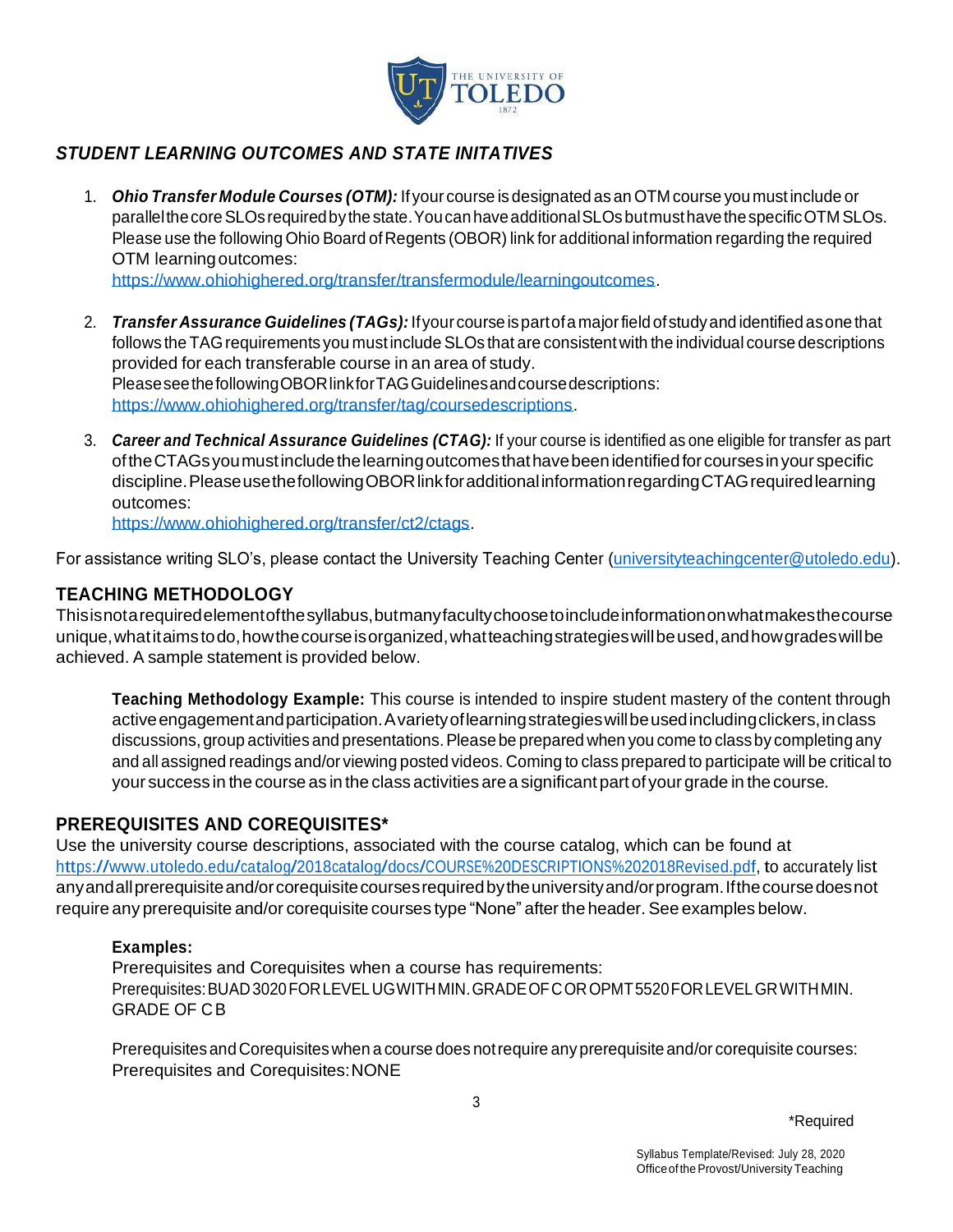

## **TEXTS AND ANCILLARY MATERIALS\***

Provide complete citations for all [required and optional] instructional materials; please see example below.

#### **Examples:**

Book Citation: ISBN-14:1098765432;StevenA.Beebe;Communication:PrinciplesforaLifetime;Pearson;5thedition;May 1995.

Article Citation: DeHuff,E.W.(n.d.).Taytay's tales:TraditionalPueblo Indian tales.Retrieved from

[http://digital.library.upenn.edu/women/dehuff/taytay/taytay.html.](http://digital.library.upenn.edu/women/dehuff/taytay/taytay.html)

Online Periodical Citation:

Author,A.A.,&Author,B.B.(Dateofpublication).Titleofarticle.TitleofOnlinePeriodical,volumenumber (issue number if available). Retrieved from [http://www.someaddress.com/full/url/.](http://www.someaddress.com/full/url/)

#### **TECHNOLOGY REQUIREMENTS**

Technology requirements are notrequired on face-to-face syllabi, however, the information can be extremely helpful to students and as such, faculty are highly encouraged to include it. The easiestand most comprehensive way to do this is to include the following URL: [http://www.utoledo.edu/dl/students/required-info-online-learners.html,](http://www.utoledo.edu/dl/students/required-info-online-learners.html) which will direct students to a number of resources provided through UToledo Online.

#### **ACADEMIC POLICIES\***

Academic policies are required to be on syllabi by the University and several external agencies. These policies help set expectationsforstudentsandoftenprotectfacultywhenissuesarise.Themosteffectiveandefficientwaytoensure yoursyllabusisalwaysuptodateistoincludetheappropriateURLpolicypagetoitalongwithabriefexplanation.This will ensure students are aware of all the academic policies that pertain to them and serve as comprehensive protection to you as the faculty member knowing all policies have been included. See example below.

#### **Examples:**

Academic Policies for Undergraduate Students: All students at the University of Toledo are expected to read, understand, and follow the academic policies that govern their attendance at the University. These policies include, but are not limited to, academic dishonesty, academic forgiveness, adding and dropping a course, grades and grading, and the missed class policy. Please use the following URL to read a comprehensive list of academic policies that pertain to you in this class and throughout your academic journey: [http://www.utoledo.edu/policies/academic/undergraduate/.](http://www.utoledo.edu/policies/academic/undergraduate/) If you have any questions after reading through the policies, please let me know.

Academic Policies for Graduate Students: All graduate students at the University of Toledo are expected to read, understand,andfollowtheacademicpoliciesthatgoverntheirattendanceattheUniversity.Thesepolicies include,butarenotlimitedto,academicdishonesty,academicgrievance,leaveofabsence,andtransferof credit.PleaseusethefollowingURLtoreadacomprehensivelistofacademicpoliciesthatpertaintoyouinthis class and throughout your graduate education at UToledo:

http://www.utoledo.edu/policies/academic/graduate/. If you have any questions after reading through the policies, please let me know.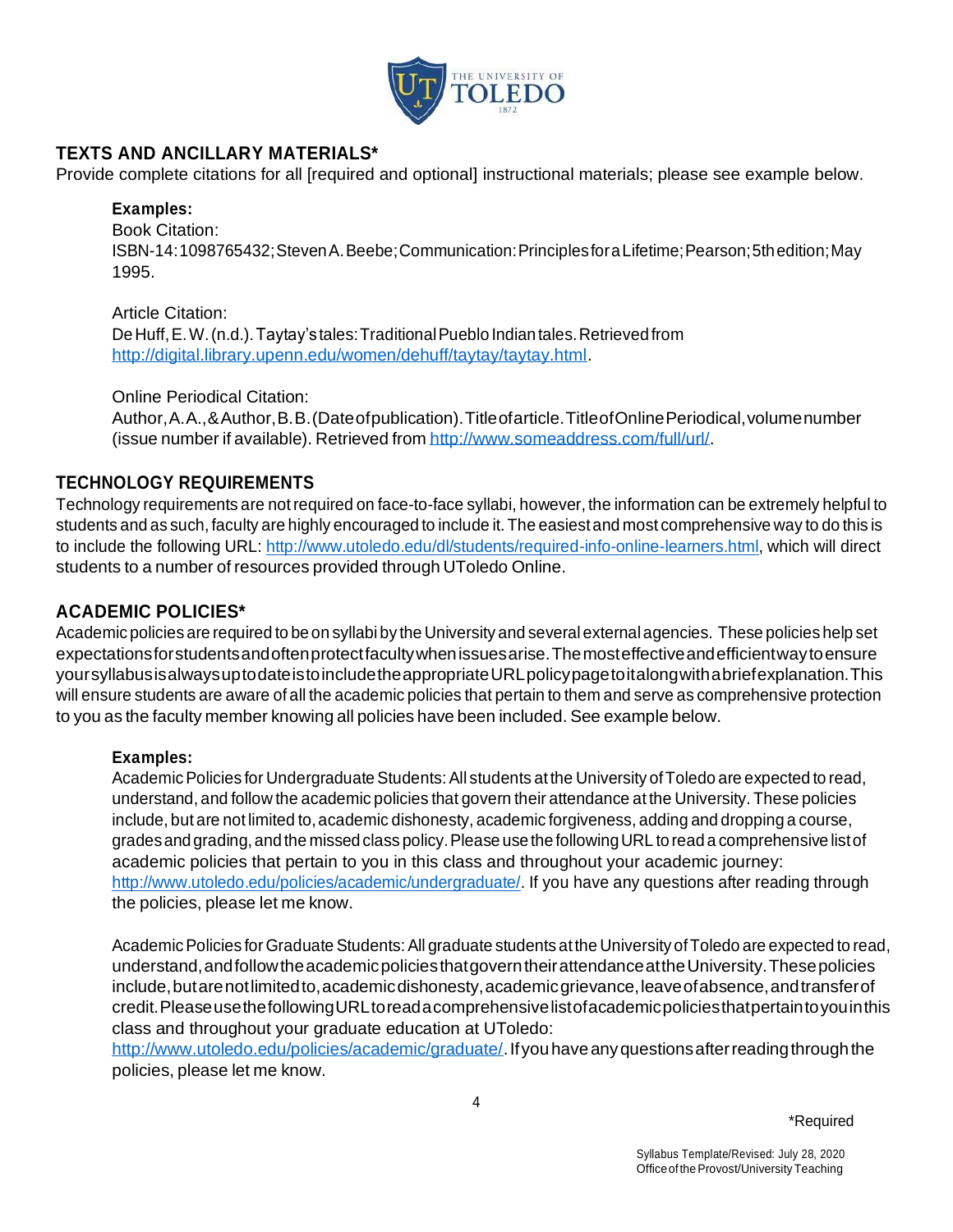

# **COURSE EXPECTATIONS**

Course expectations are not required to be on face-to-face syllabi, The Higher Learning Commission does, however state, under Assumed Practices, Policy Number CRRT.B.10.020{C}) that "instructors communicate course requirements to students in writing and in a timely manner." As such, it is highly recommended that faculty include course expectationsintheirsyllabi.Thiswouldincludeinformationonmodesofcommunication,timelinessoffeedbackon assignments, class start times (tardiness), participation and attendance expectations, late assignments, extra credit available, etc. See example below.

## **Course Expectations Example:**

The best way to contact me is by email and depending on when I receive the email I will respond within 24-48 hours.Assignmentssubmittedontimewillbereturnedthenextclassmeetingunlessotherwisespecifiedin class.Lateassignmentswillbeacceptedforoneweekaftertheduedatehowevertherewillbeanautomatic deduction of 20%.You gettwo "freebies" in my class. The first freebie allows you to miss one class no questions askedhoweverallotherabsencesmustbeapprovedaheadoftimeaccordingtotheUniversityMissedClass Policy. The second freebie is on a late assignment.You can submit one late assignment without an automatic 20%reductioninthegradeoftheassignment.IallowthesefreebiesbecauseIrealize"lifehappens"besmart, choose wisely!Exams are taken as scheduled in-class any exceptions mustbe approved before the dayofthe examandareatmydiscretion.Allmake-upexamswillbeessay.Extracreditisnotavailableinthiscourse however; you will get points for actively participating during class.

Check your rocket email regularly as it will be my main method of communicating any course changes with you outside of class. Please note, exams are taken as scheduled in-class; any exceptions need to be discussed/approved before the exam and are atmy discretion.All make-up exams will be essay.Extra creditis notavailable although students do receive points each day if they actively participate and complete reading assignments.

## **GRADING\***

Gradinginformationisrequiredonallsyllabiandmustincludedetailedinformationabouthowbothmidtermandfinal grades are calculated. For more information on grading, visit the Registrar's webpage at: [http://www.utoledo.edu/offices/registrar/.](http://www.utoledo.edu/offices/registrar/) See examples below.

## **Midterm Grading Example:**

All syllabi need to include information regarding how midterm grades will be calculated and why they are important

Midterm grades are assigned the  $8<sup>th</sup>$  week of class and are used to assist students with determining their academic standing. Attendance is also recorded during the  $8<sup>th</sup>$  week to meet state and federal laws regarding financial aid disbursement. Please note, if you are not attending class it could affect your financial aid (scholarships, grants, loans or Federal Work Study).

Ifyoudecideyouarenotgoingtoattendthisclass(oranyotherclassyouhaveregisteredfor),you mustformallywithdraw(drop)fromthecourse.YoucandothisbyloggingontothemyUTportal, clicking on the "Student" tab, and then under "My Toolkit" click on Register/Drop/Withdraw. Your midterm grade will be calculated as follows: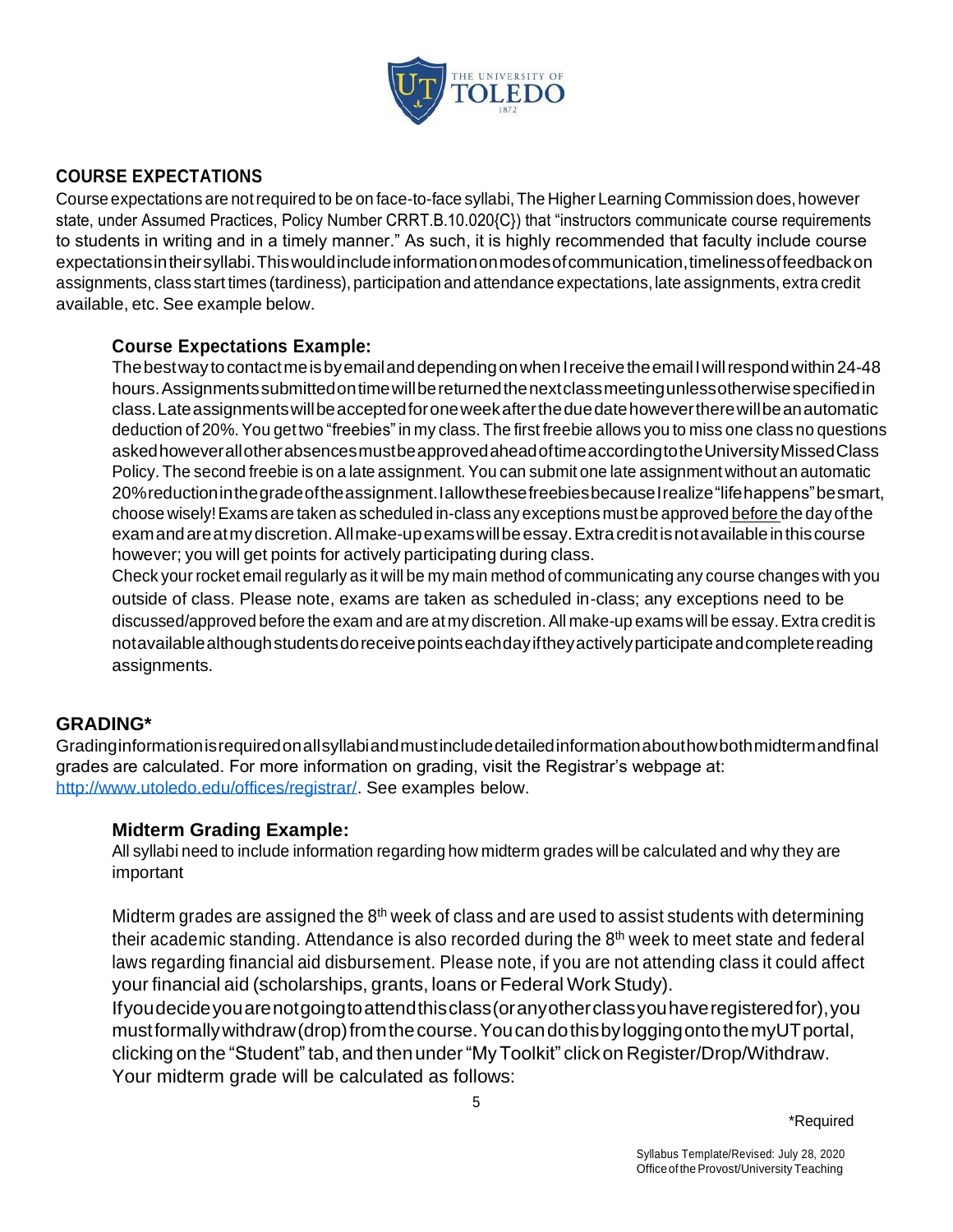

Quizzes: 1-6: 50% Homework: 40% In class activities: 20% TOTAL 100%

## **Final Grading\***

Define the grading scale for your course. See example below.

#### **Final Grading Example:**

*Studentswhodonotattendclassorstopattendingatsomepointthroughoutthesemesterwillbegivenafinal gradeof"F"which willaffect youroverallgradepointaverage.To formallywithdraw fromthisor anyother course you need to contact the Registrar's Office.*

| <b>GRADE</b>     | <b>TOTAL POINTS</b> |
|------------------|---------------------|
| $A = 90 - 100\%$ | 900-1000            |
| $B = 80 - 89%$   | 800-899             |
| $C = 70 - 79\%$  | 700-799             |
| $D = 60 - 69\%$  | 600-699             |
| = =              | 59% >               |

Your final grade will be calculated as follows:

| (ASSESSMENT MEASURES)<br>ASSIGNMENTS/EXERCISES/EXAMS | <b>TOTAL</b><br><b>POINTS</b> | <b>PERCENTAGE OF</b><br><b>FINAL GRADE</b> | <b>SLO ALIGNMENT</b>      |
|------------------------------------------------------|-------------------------------|--------------------------------------------|---------------------------|
| In-class Activities/Quizzes                          | 300                           | 30%                                        | <b>SLO 1-6</b>            |
| Case Study                                           | 200                           | <b>20%</b>                                 | SLOs 1, 2 and             |
| Presentation                                         | 100                           | 10%                                        | SLO <sub>s</sub> 4 and 5  |
| Debate                                               | 200                           | <b>20%</b>                                 | SLO <sub>s</sub> 1, 2 and |
| Final Exam                                           | 200                           | 20%                                        | <b>SLOs 1-6</b>           |
| TOTAL                                                | 1000                          | 100%                                       | <b>All SLOs</b>           |

#### **Assignments/Assessment Descriptions**

**In**‐**class Activities/Quizzes** (30%offinalgrade andalignswithSLOs1-6):In-classactivitieswill include class discussions, debates, group work, and a variety of presentations. Various formats will be used for quizzes includingmultiplechoiceandshortanswerquestionsusingastudentresponsesystem(clickers)andshort answer/essayquestions.Pointsgiven forin-classassignments cannotbe made-up and onlyone quizperstudent can be made-up - no questions asked. Students who take every all quiz will have their lowest quiz grade dropped.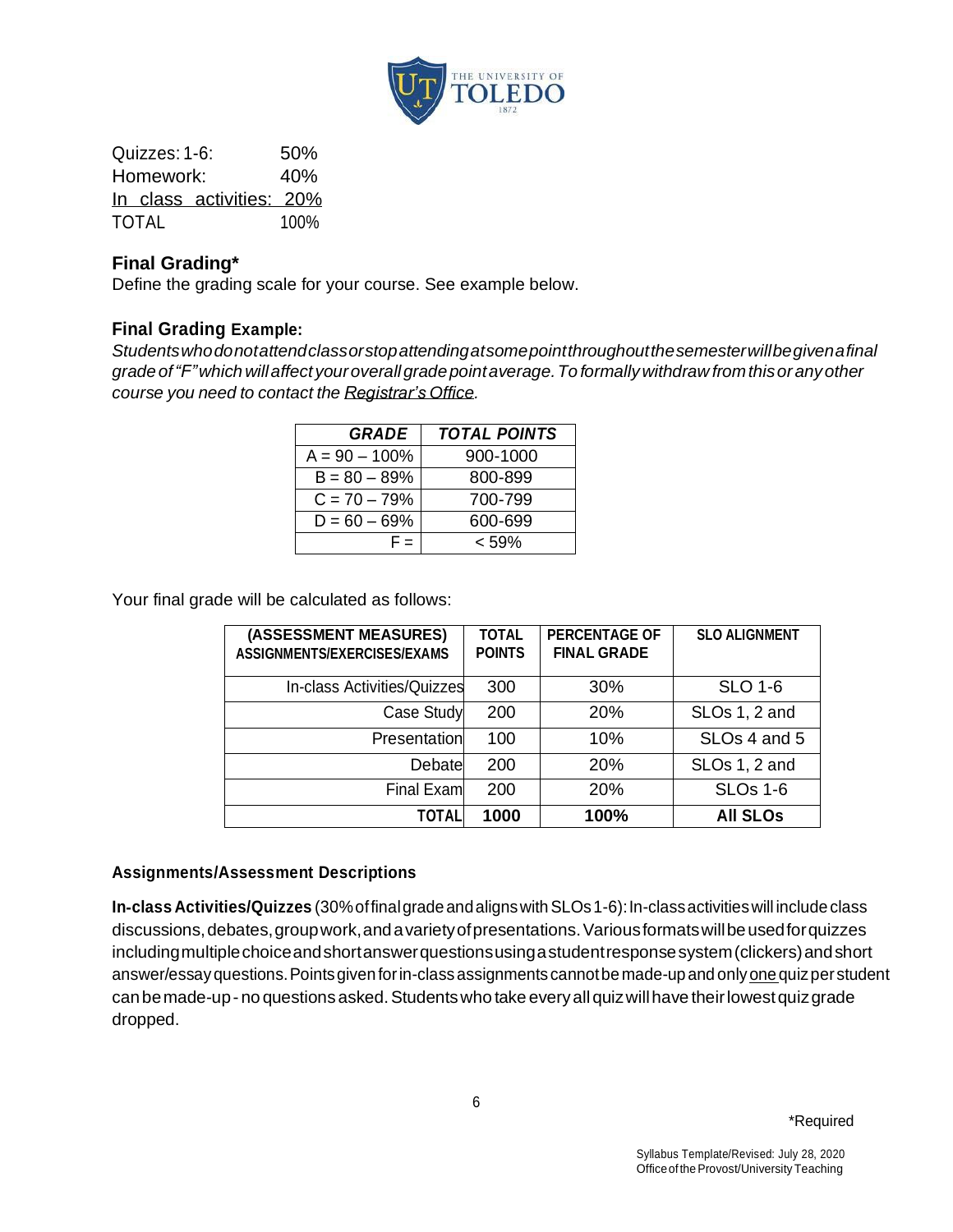

**CaseStudy**(20%offinalgradeandalignswithSLOs1,2and3):Groupswillberandomlyassignedandeach group will be assigned a case study.Each group will be required to rotate each function as explained in class and provided in the handout while working on the case study project. Each group will be required to present their findings to the class. Peer evaluations will be completed both within each group and by the class upon completion of the Case Study Presentation.

**Presentation** (10% of final grade and aligns with SLOs 4 and 5): Students will give a 5- minute oral presentation on a common communication faux pas. The presentation should be factual, include references to how modern dayconveniences/technologieshaveimpactedcommunicationexpectationsbothsociallyandprofessionallyand offer strategies for improving such faux pas. The presentation should have visual aids for effect.

#### **UNIVERSITY POLICIES\***

Some university policies are required to be on all syllabi, such as non-discrimination on the basis of disability (ADA requirement;ADA),whileothersofferprotectionstostudentsandtofacultyand,assuch,arehighlyrecommendedby the University/Faculty Senate (Title IX and the Student Code of Conduct). The most efficient way for faculty to ensure thattheirsyllabihavetheappropriatepoliciesistolinkdirectlytothepolicypageswherethesepoliciesreside,toensure that they always have the most up-to-date version. See example below.

#### **Example:**

Your safely and well-being as a University of Toledo student is important to the faculty, staff, and administration;assuchpleasetakeaminutetoreviewthefollowinguniversitypoliciesthatapplytoyouasa student of the University:

- <https://www.utoledo.edu/title-ix/policies.html>
- The University of Toledo's Title IX (Sexual [Misconduct\)](https://www.utoledo.edu/policies/administration/diversity/pdfs/3364_50_01.pdf) Policy 3364-50-01
- [Nondiscrimination](https://www.utoledo.edu/policies/administration/diversity/pdfs/3364-50-02.pdf) 3364-50-02
- [Nondiscrimination](https://www.utoledo.edu/policies/administration/diversity/pdfs/3364_50_03_Nondiscrimination_o.pdf) on the basis of disability Americans with Disability Act compliance 3354-50-03
- Consensual romantic and/or sexual [relationships](https://www.utoledo.edu/policies/administration/humanresources/pdfs/3364-25-65.pdf) Policy 3364-25-65
- Student Code of Conduct [3364-30-04](https://www.utoledo.edu/policies/main_campus/student_life/pdfs/3364_30_04_Student_code_of_conduct.pdf)

PleaseusethisURLtoviewamorecomprehensivelistofstudentpolicies:*(theUTCrecommendsincludingthis link)* <https://www.utoledo.edu/policies/audience.html/#students>

#### **Academic Accommodations\***

The Academic Accommodations statement must be included on all syllabi and has been provided to faculty directly from the office of Disability Services. Please cutand paste the following statement on to your syllabus verbatim. If you are using the template, it has been provided for you.

TheUniversityofToledoembracestheinclusionofstudentswithdisabilities.Wearecommittedtoensuring equal opportunity and seamless access for full participation in all courses. For students who have an accommodations memo from Student Disability Services, I invite you to correspond with me as soon as possible so that we can communicate confidentially about implementing accommodations in this course. For students who have not established affiliation with Student Disability Services and are experiencing disability access barriers or are interested in a referral to healthcare resources for a potential disability or would like information regarding eligibility for academic accommodations, please contact the [Student Disability Services Office](http://www.utoledo.edu/offices/student-disability-services/index.html) by calling 419.530.4981 or sending an email to [StudentDisability@utoledo.edu.](mailto:StudentDisability@utoledo.edu)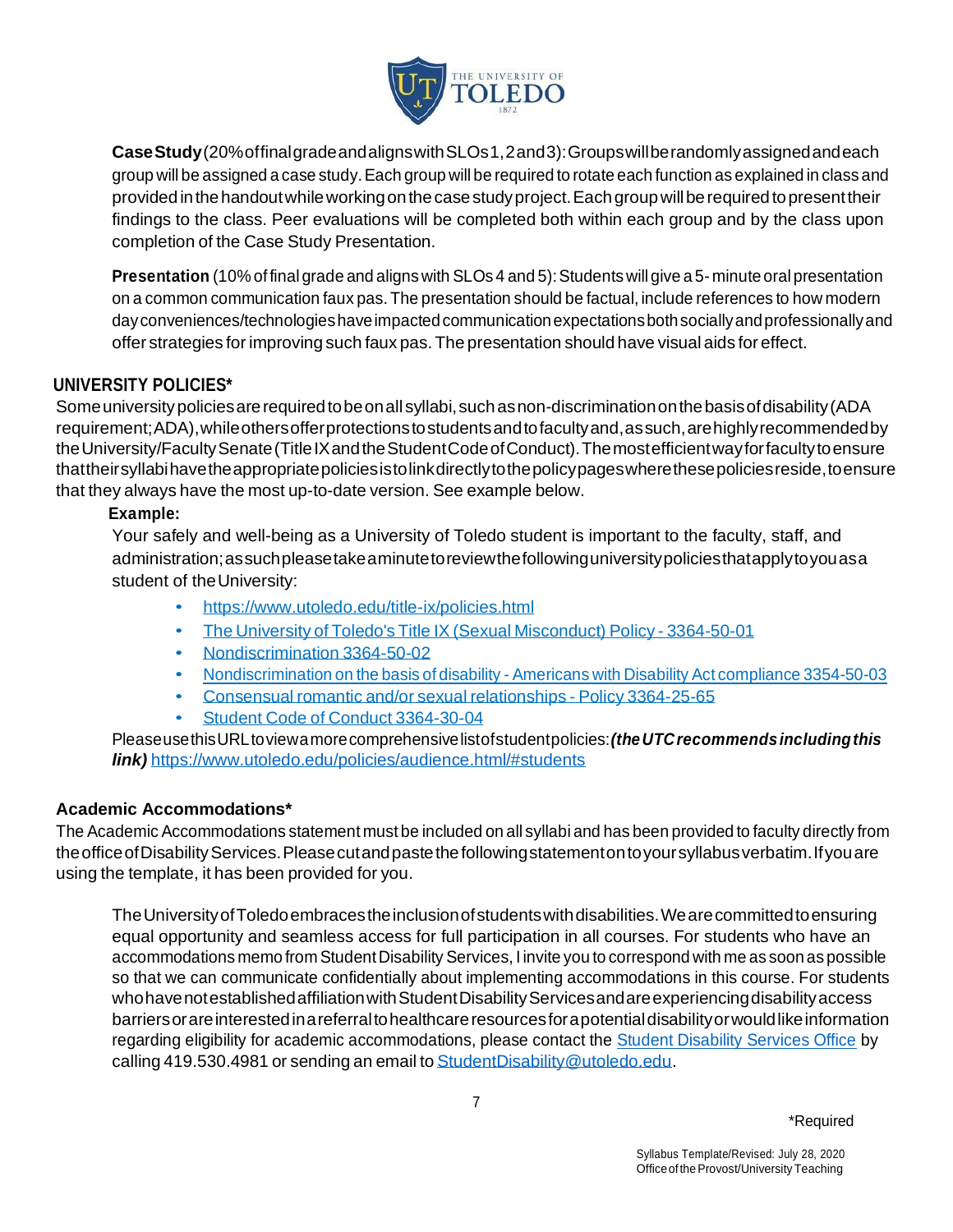

## **ACADEMIC AND SUPPORT SERVICES\***

The University requires that faculty include information about the resources available to students on their syllabi. The mosteffectiveandefficientwaytodothisistoprovidealinktoacomprehensivelistofacademicandsupportservices on campus. See example below.

#### **Example:**

The universityprovidesa variety ofacademic and support services on campus to help you succeed and reach yourfullestpotential.Whetheryouneedtoaskaquestion,gethelpwithanassignment,seekadvicefroma counselor,findajoborjoinaclub,UToledoisthereforyou!JustusethefollowingURLstofindtheacademic support or service you need:

Tutoring:<http://www.utoledo.edu/success/lec/> Library:<http://www.utoledo.edu/library/> Success Coaching:<https://www.utoledo.edu/successcoach/> Student Affairs:<http://www.utoledo.edu/studentaffairs/> Career Services:<http://www.utoledo.edu/success/career/>

## **SAFETY AND HEALTH SERVICES FOR UT STUDENTS\***

The University requires all syllabi to include information on safety and health services available to students on campus. The most effective and efficient way to do this is to provide a link to a comprehensive list of academic and support services on campus. See example below.

#### **Example:**

In addition to the university policies developed to ensure your health and well-being as a student, there are also anumber of on and off campus resources available to support you including a food pantry! Please use the following link to see some additional resources available to you: [Campus Health and Safety Contacts](http://www.utoledo.edu/offices/provost/utc/docs/CampusHealthSafetyContacts.pdf)

Link to Food Pantry: [http://www.utoledo.edu/studentaffairs/food-pantry/.](http://www.utoledo.edu/studentaffairs/food-pantry/)

#### **INCLUSIVE CLASSROOM STATEMENT**

The University recommends including an Inclusive Classroom Statement on all syllabi. We are encouraging faculty to use the following statement provided by the Office of Equity and Diversity as an example.

#### **Example:**

In this class, we will work together to develop a learning community that is inclusive and respectful. Our diversity may be reflected by differences in race, culture, age, religion, sexual orientation, gender identity/expression, socioeconomic background, and a myriad of other social identities and life experiences. We will encourage and appreciate expressions of different ideas, opinions, and beliefs so that conversations and interactions that could potentially be divisive turn, instead, into opportunities for intellectual and personal development.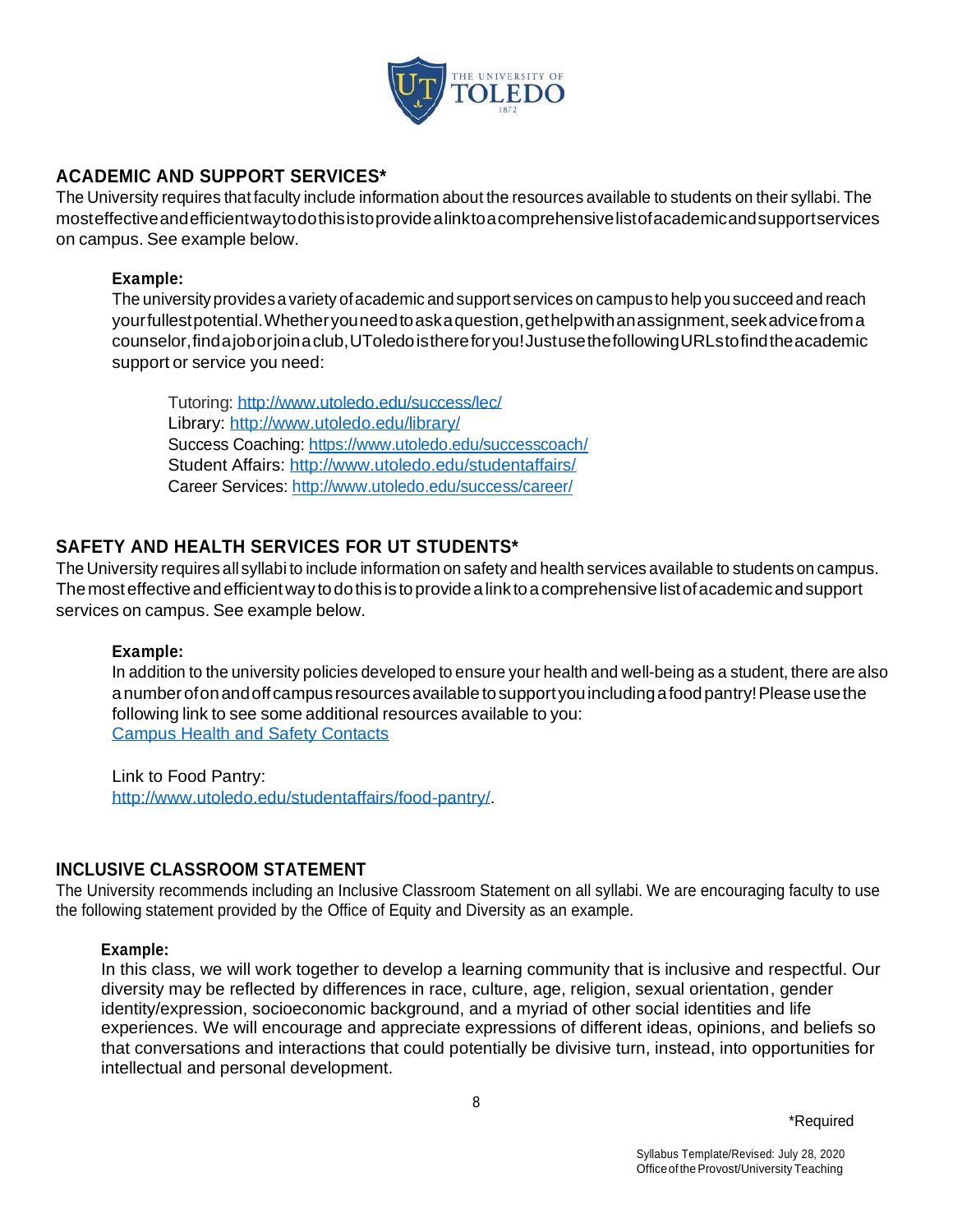

## **COURSE SCHEDULE\***

Every syllabus isrequired to have a detailed course schedule thatincludes classmeetingdates,the topicbeingdiscussed each class session (not just chapter number), associated SLOs, and assignments due. Aschedule outline and example are provided below.

Schedule Outline:

| <b>WEEK</b>     | <b>DATES</b> | <b>TOPIC</b> | <b>LEARNING OUTCOME(S)</b> | <b>ASSIGNMENTS DUE</b> |
|-----------------|--------------|--------------|----------------------------|------------------------|
|                 |              |              |                            |                        |
| $\overline{2}$  |              |              |                            |                        |
| 3               |              |              |                            |                        |
| 4               |              |              |                            |                        |
| $5\phantom{.0}$ |              |              |                            |                        |
| 6               |              |              |                            |                        |
| ⇁               |              |              |                            |                        |
| 8               |              |              |                            |                        |
| 9               |              |              |                            |                        |
| 10              |              |              |                            |                        |
| 11              |              |              |                            |                        |
| 12              |              |              |                            |                        |
| 13              |              |              |                            |                        |
| 14              |              |              |                            |                        |
| 15              |              |              |                            |                        |

## Example:

| <b>WEEK</b>                                                                                                                                                                                                                              | <b>DATE</b>                                                                                                                                                                                                                                      | <b>TOPIC</b>                                                                                                                                                                                                                             | <b>SLO</b>                                                                       | ASSESSMENT/ASSIGNMENT                                     |
|------------------------------------------------------------------------------------------------------------------------------------------------------------------------------------------------------------------------------------------|--------------------------------------------------------------------------------------------------------------------------------------------------------------------------------------------------------------------------------------------------|------------------------------------------------------------------------------------------------------------------------------------------------------------------------------------------------------------------------------------------|----------------------------------------------------------------------------------|-----------------------------------------------------------|
|                                                                                                                                                                                                                                          | (Add Date)                                                                                                                                                                                                                                       | Introductions, Overview of<br>syllabus, course expectations<br>including out of class preparation<br>and flipped class model                                                                                                             |                                                                                  |                                                           |
| $\mathbf 2$                                                                                                                                                                                                                              | (Add Date)                                                                                                                                                                                                                                       | Introduction of essential methods                                                                                                                                                                                                        | SLO 1 - Distinguish<br>between science and<br>pseudo-science when                | Quiz $1 -$ (Insert date of Quiz)                          |
| Assignment/Prepfor Next Week (Insert date): Reading on Theories and Principles (Chapters 3 and 4 intextbook); watch<br>video posted to course site on Theories and Principles and complete guided notes packet to prepare for first quiz |                                                                                                                                                                                                                                                  |                                                                                                                                                                                                                                          |                                                                                  |                                                           |
| 3                                                                                                                                                                                                                                        | (Add Date)                                                                                                                                                                                                                                       | In class discussion on Theories and<br>Principles guided by students                                                                                                                                                                     | SLO 1 - Distinguish<br>between science and<br>pseudo-science when                | Quiz 1 (Insert date of Quiz); In-<br>class Group Argument |
| 4                                                                                                                                                                                                                                        | (Add Date)                                                                                                                                                                                                                                       | Students will be divided into<br>groups and assigned a question<br>related to theories and principles;<br>once the group answers the<br>question they will then need to<br>develop an argument against it and<br>present it to the class | SLO 2: Demonstrate<br>knowledge of ethical<br>and non-ethical<br>choices used in | In-class activity                                         |
|                                                                                                                                                                                                                                          | Assignment/Prep for Next Week (Insert date): Read Jones and Smith (2005) article posted on Blackboard on applying the<br>theories and principles in different contexts; write up your 3-2-1 (refer to syllabus attachment for directions) and be |                                                                                                                                                                                                                                          |                                                                                  |                                                           |